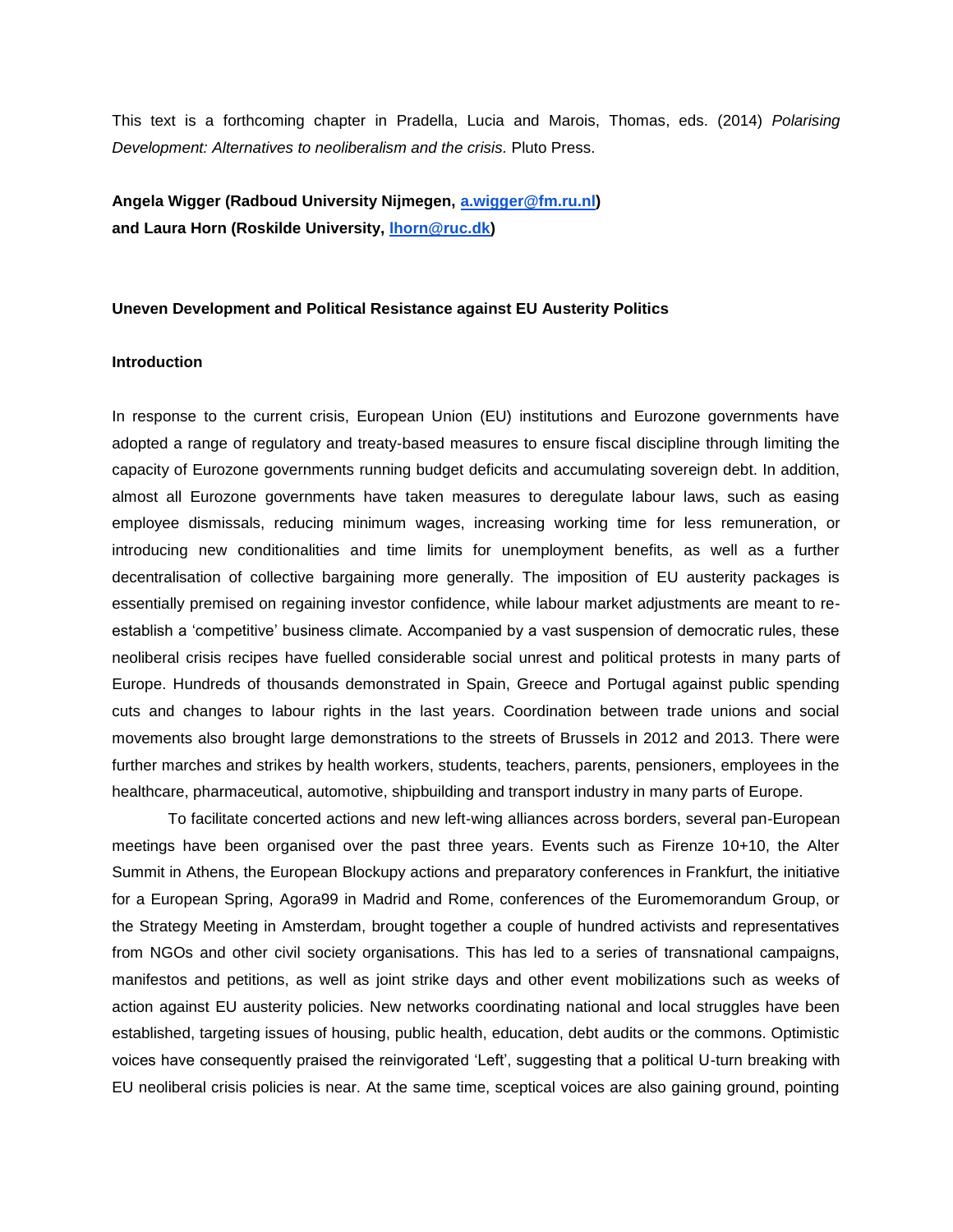at the inability of left-wing forces to articulate a coherent set of political demands and viable alternatives that could generate support of and resonance with wider constituencies.

This raises the question to what extent the context of the crisis constitutes a historical crossroad, marking the beginning of a sustained and enduring pan-European resistance movement capable of translating and generalising local struggles, and pushing them to the EU level. This chapter analyses agents, structures, and contradictions in the formation of left-wing resistance against EU austerity politics from a historical materialist perspective. It seeks to grasp a class and subject-oriented understanding of social struggles and concomitant power configurations, the logics of action of different agents in articulating dissent and resistance, and particularly the uneven development and timing of the crisis and crisis responses. We argue that the coagulation and consolidation of an alternative agenda is far from being realised and that the event-based nature of crisis protests provides insufficient grounds to draw conclusions about the composition and internal contradictions of different forces. The common conception that there is indeed a short-lived window of opportunity for 'change' in the context of the crisis, and that it depends ultimately on the successes or failures of these emancipatory forces whether there will be transformations, is a dangerous fallacy. Rather, as we would argue, we need to understand these developments in the broader context of hegemonic power relations within the EU and beyond.

#### **Counter/Hegemony - Perspectives on social resistance**

Historical materialist approaches tend to focus on the internal fractionalisation of national and transnational capital as the main determinants of the neoliberal restructuring at global or European level (see for example Cafruny and Ryner 2003). As a result of this elite emphasis, social struggles are frequently reduced to institutional arrangements, while the (re-)production of social power relations is ignored. The hegemonic constitution of the European integration project, supported by the European state apparatuses ensemble, is implicitly being considered to be consistent and relatively stable. Political opposition and dissent from non-hegemonic civil society groups re-negotiating hegemonic power, and hence the possibility of a counter-hegemonic project, have remained analytically as well as theoretically marginalised. In order to understand the manifestation of new forms of social mobilization and the dynamics of resistance in Europe, we need a perspective that allows for analysing fractures in the emerging European state-project. Social forces should neither be marginalised as concrete subjects, nor romanticized or fetishized at the expense of a deeper understanding of their socioeconomic structures as it is frequently the case in analyses of 'new social movements' like Occupy, the Spanish Indignados/M15 or Blockupy.

Based on the Machiavellian concept of the 'prince' and Gramsci's 'modern prince', the 'postmodern prince' typifies a new form of political action of multiple and diverse agents whose radical praxis not only challenges the politics of common sense, but also seeks its transformation. The 'postmodern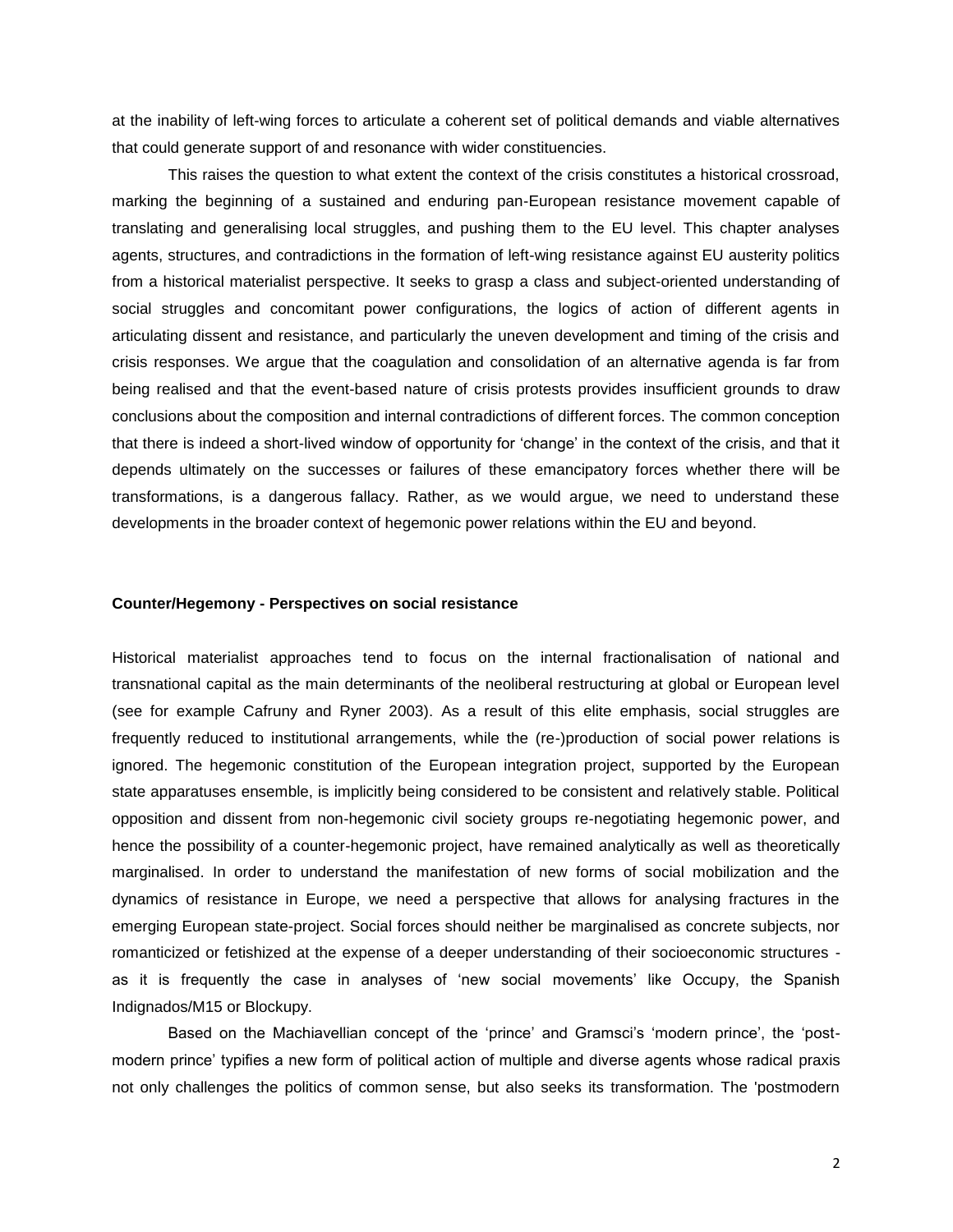prince' is not a collective actor but rather a strategy or agenda of a collective political subject directed at constructing a more ethical, just and sustainable world order (Gill 2012). Such a strategy or agenda supported by contentious collective action is tied to historically specific political, socioeconomic and ecological conditions, without necessarily being anchored in class awareness. At the same time we would argue that we can only fully grasp the nature of the ongoing developments through a thorough engagement with class - and hence the deeper structures of exploitation, consent and contestation that engender the social struggles. In the context of the increasingly authoritative austerity politics, class becomes particularly important when focusing on the strategic relationship between organised labour and social movements that seem to transcend class issues. Trade unions (as one specific form of worker organisation) here constitute a core, but also a problematic actor in the European arena. Through institutional co-optation of trade union representation at EU level, organised labour has in effect been conceding to neoliberal restructuring in the 1990s and early 2000s. It is only in recent years that this complicity has developed into what the European Trade Union Confederation (ETUC), the umbrella organization of national trade unions representing the interests of workers at the institutional level of the European state apparatus, now calls a 'critical friendship', indicating the increasing scepticism about the EU's social dimension. Moreover, the diversity and divergences of the national and sectoral labour organisations contributes to uneven responses to the crises, and threatens to stymie the potential of solidaristic, class-based struggles.

And yet, as mentioned above, we do witness an emerging form of protest, and, more importantly, a formulation of alternatives that transcends this uneven dimension by highlighting the shared, combined nature of social struggles. Not being limited by national boundaries, such an emancipatory agenda can become manifest simultaneously beyond and within subnational and national settings. Importantly, conflicts and a certain degree of diversity in demands and identities are inherent. Thus, the agenda of emancipatory forces, or what Gramsci referred to as a 'collective intellectual', is per definition composed of 'a plurality of forms of the philosophy of praxis' because 'critical thought can neither be singular, nor imprisoned by practices of theoretical closure' (Gill 2012: 519). Crucially, this also addresses the issue of methodological nationalism that is too often still prevalent in discussions of resistance and alternatives. The strategic question of where, on which terrain, these social struggles should be waged and alternatives be formulated is indicative of this. Instead of realising the transnational dimension, simultaneous developments and historical precedents of the austerity programmes in the Eurozone, many observers on the Left have so far sought recourse in national strategies, thereby taking an increasingly defensive character against specific structural adjustment measures. This only aggravates the increasing fragmentation of movements and forces, rendering it more and more difficult to rally around in solidarity and on the basis of common interests. But as we will show towards the end of this chapter, it does not have to be this way.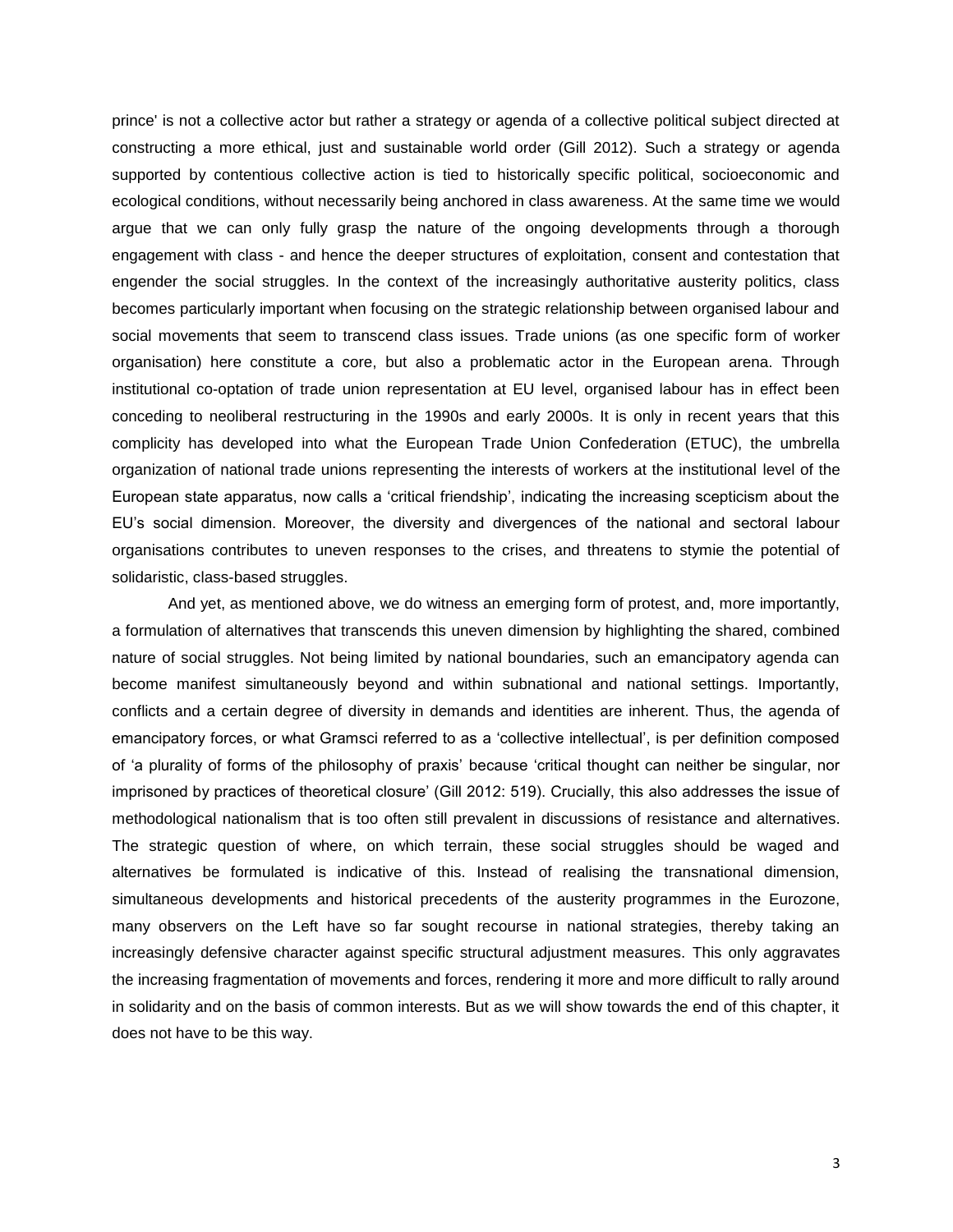## **Between 99% and avant-garde - divergence and convergence of social struggles in Europe**

The discussion of the role and strategies of social movements is frequently unequivocally positively connoted, particularly in critical social science perspectives. In a context where hardly any achievements can be booked, scholars seem reluctant to research the ambivalent idiosyncrasies and power asymmetries within social movements. Contributions in the media and in scientific analyses alike depart from the terminology of the 99%, a term borrowed from the Occupy movement. This conception is however notoriously unspecific. Less than 1% are actively involved in struggles against austerity, implying that 98% still need to be persuaded and mobilized. The terminology of the 99% pre-supposes moreover a monolithic composition and identical ideological orientation of protesting forces. Historically, left-wing forces have always aggregated a disparate set of struggles, involving a plurality of agents with different degrees of indignation, divergent objectives and rationales for transformative action. Socialist, communist, anarchist, social democratic or environmental justice groups traditionally share a legacy of ideological antagonism. Ever since the gradual fading away of the alter-globalist 'movement of movements' over the past decade, social movements have been increasingly disparate groups lacking a common strategy or coherent substantive criticism and political demands. Although the plurality of forces is united in a critique of the unequal distribution of wealth and a deep-seated dissent with the existing crisis management, another chasm has opened up with the advent of horizontalist social movements that have organised outside union structures and the institutionalised channels of parliamentary representation. Composed of a wide range of participating groups, they aggregate previously politically inactive protesters that are far less entrenched than movements from the past with collective identities and common political demands. Albeit emphasizing consensual politics and grassroots participation, there is no shared understanding of the trenches and fortifications by hegemonic forces, nor an agreement on the tactics on how to overcome them. The weakness and ideological fragmentation of left-wing forces, and the failure to chart an alternative future for Europe is particularly striking vis-a-vis the uprising of the European radical-right, particularly the neo-populist and neo-fascist parties that successfully exploit feelings of discontent and insecurity, as well as a growing Euroscepticism.

A range of studies situate social movements from the political Left as genuine supporters of European integration - in contrast to the growing nationalist, far-right sentiments and populist Euroscepticism among citizens and political parties. Della Porta and Caiani (2009: 123, 125) for example argue that many left-wing groups within social movements merely criticize the specific political direction of the integration process, envisaging another, more social and democratic Europe. In the past, protests targeting the EU such in the case of constitutional referenda or the large protest march in Amsterdam in 1997 against the Treaty of Amsterdam, took place in domestic settings only and with specific remonstrations against national governments. Current protests indicate that social movements increasingly address EU institutions and raise EU-related issues. Particularly in the context of fierce austerity imposed on Southern Europe, many left-wing parties are now increasingly questioning the EU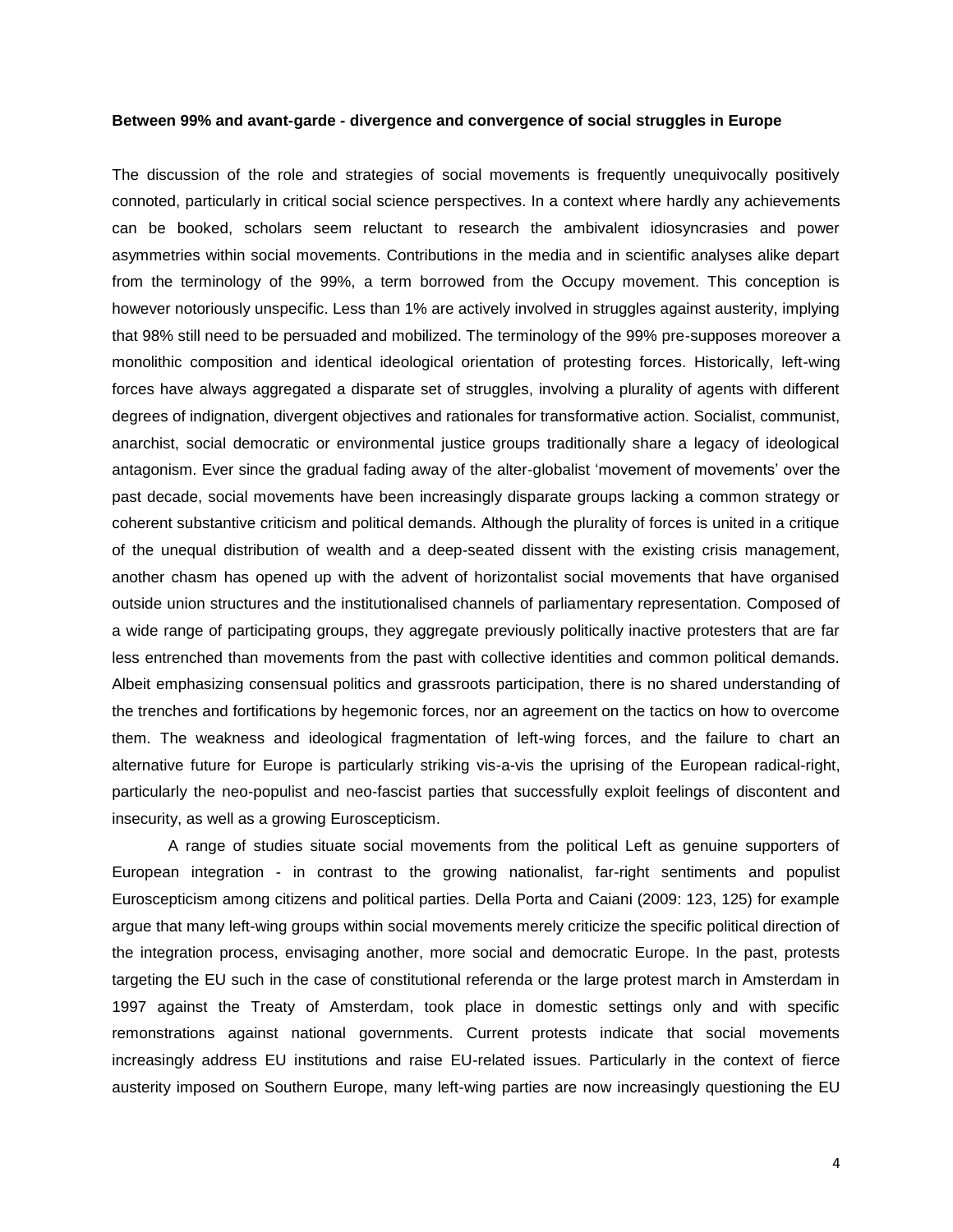dimension, most of all the Eurozone membership. However, so far, attempts to transnationalise antiausterity protests have been rather limited in scope and booked little success.

The pan-European solidarity meeting 'Firenze 10+10' in November 2012 is in many respects emblematic for the divisions of the Left with respect to EU politics. The meeting, ten years after the first European Social Forum (EFS) and at the same location, was intended as a pan-European platform for organized resistance against the authoritarian neoliberal austerity politics of the EU. Unlike previous social forums, which were committed to social inclusiveness and hence covered a broad spectrum of leftwing groups, Firenze 10+10 was intended much smaller in scale, seeking to bring top-level unions into a dialogue with social movements, including new and established political parties and party-affiliated think tanks or NGOs into the discussions. The idea was that locally-isolated or fragmented movements with their specific interests (so-called 'one-issue' movements) combine their efforts in new verve and make transnational solidarity coming true. The outcome of the meeting could not have been more disappointing however. Vociferous protests of many participants about the process of the meeting prevented a joint statement against EU austerity politics. Whereas the first ESF in 2002 with more than 60,000 participants has widely been considered a success, the Firenze 10+10 meeting, which has been attended by less than a thousand people, lacked also the resonance in the media and thereby the wider public. European or transnational NGOs and think tanks are ideally positioned for being a hub for left-wing alliances, but as relatively insulated avant-garde agents (protesters by profession), they face difficulties switching between different action levels, and lack the capacity to trigger mass mobilizations. Better networked and better equipped with resources, while speaking multiple languages and travelling frequently, such transnational activists and their organisations tend to be disproportionately located in Europe's North. The implicit orientation to the EU terrain, and their limited ability to integrate into local movements, not only impedes the formation of alliances but also the crystallization of a left-wing hegemonic project. Ineligible to speak to people with concrete crisis experiences, they lack the necessary organic articulation and anchoring of alternative projects that would allow for a comprehensive counter-hegemonic movement. As a result, abstract narratives of manifestos and position papers attacking neoliberal economic governance at EU level, such as the campaigns against the Fiscal Compact or the Competititvenss Pact, seem doomed to silently abate.

More radical, locally-oriented grass root movements with an explicitly anti-capitalist orientation either stayed away from Firenze 10+10, or gathered at nearby autonomous centres. In the absence of such groups, reformist voices dominated, propagating post-Keynesian crisis solutions in the form of EU investment programs to promote sustainable green (but still capitalist) growth, stimulated by the European Central Bank as a lender of last resort and a fiscal union issuing Eurobonds. The elitist position of participating NGOs and the formalised conference character in which NGO-dominated dialogues take shape contrasts sharply with the disruptive forms of action of street protests and the assembly structures of grass root organisations. The increasing 'NGO-ization' in the form of a professionalization and institutionalization of social resistance through the participation of politically rather moderate yet growing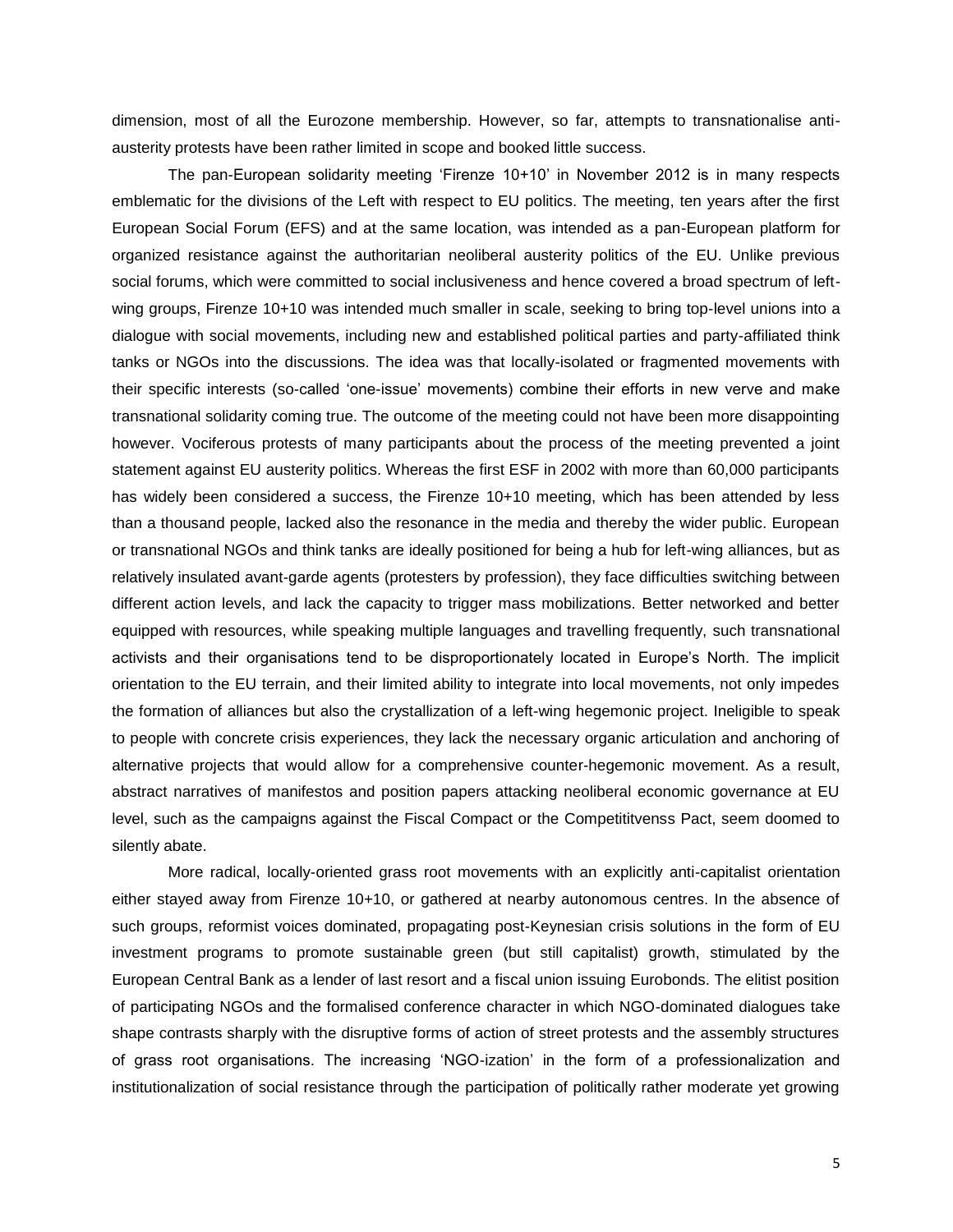stratum of transnational activists has been hotly debated in social movement and academic circles for some time. Similar conclusions can be drawn with respect to the Alter Summit organised in June 2013 in Athens, where a few hundred mostly trade unionists and professional activists gathered in 15 assemblies, leading to a short manifesto stating the most urgent demands. The Alter Summit went unnoticed by the wider Greek public, while the initial domination of Syriza in setting up the framework marginalized other groups. Ultimately, the unequal room for manoeuvre of social groups within the EU is being reproduced within progressive movements.

The increasingly authoritarian constitutionalisation of austerity, at the expense of the consensual dimension of the hegemony in the EU project could however be a potential focal point for contentious collective action. The demise of reformist social democratic parties and a growing radicalization alongside crisis grievances and protest actions opens up new spaces for the Left. A rapprochement of trade unions and social movements would be of particular relevance here. The dialogue between trade unions and social movements has traditionally been more conflictual than consensual however, and also now remains beset by conflict in many parts of Europe. Unions, organized in hierarchical structures representing mainly the core workforce, frequently collide with the direct-democratic decision-making procedures and prefigurative direct action oriented politics of horizontalist new social movements. Unions have furthermore been fairly integrated into hegemonic structures through social partnership agreements, as well as revitalised crisis corporatism and new social pacts more recently. The ETUC has hardly voiced radical positions - albeit a slight change in position can be observed, particularly after national unions increasingly questioned its stance and associational power (Horn 2012). Generally, ETUC supports reformist neo-Keynesian proposals of investment and development packages that stimulate demand, capital controls and the protection of labour rights, while falling short of a radical critique of European policies and politicizing the contradictions and fractions within labour. There are clear tensions between more radical grass root unionism and the bureaucratized decision-making structures, control of membership activity and agendas of traditional unions. Moreover, national divergence in economic and social conditions complicates a transnational trade union position. The joint European general strike of 14 November 2012 did not spark an encompassing pan-European day of action, particularly as ETUC member unions from Europe's North refused to join. The structural weakness of organised pan-European labour within ETUC is however not only due to internal divisions, but needs to be located in the context of the vast institutionalisation of organised fractions of industrial and financial capital at EU level. To overcome these challenges, the European labour movement will not only have to recalibrate its own position vis-à-vis the European institutions, but articulate a strategy that can overcome the narrow interests of its core constituency and bind a broader coalition of social forces into a class-based, counterhegemonic project for European integration.

#### **Unequal developments and political resistance**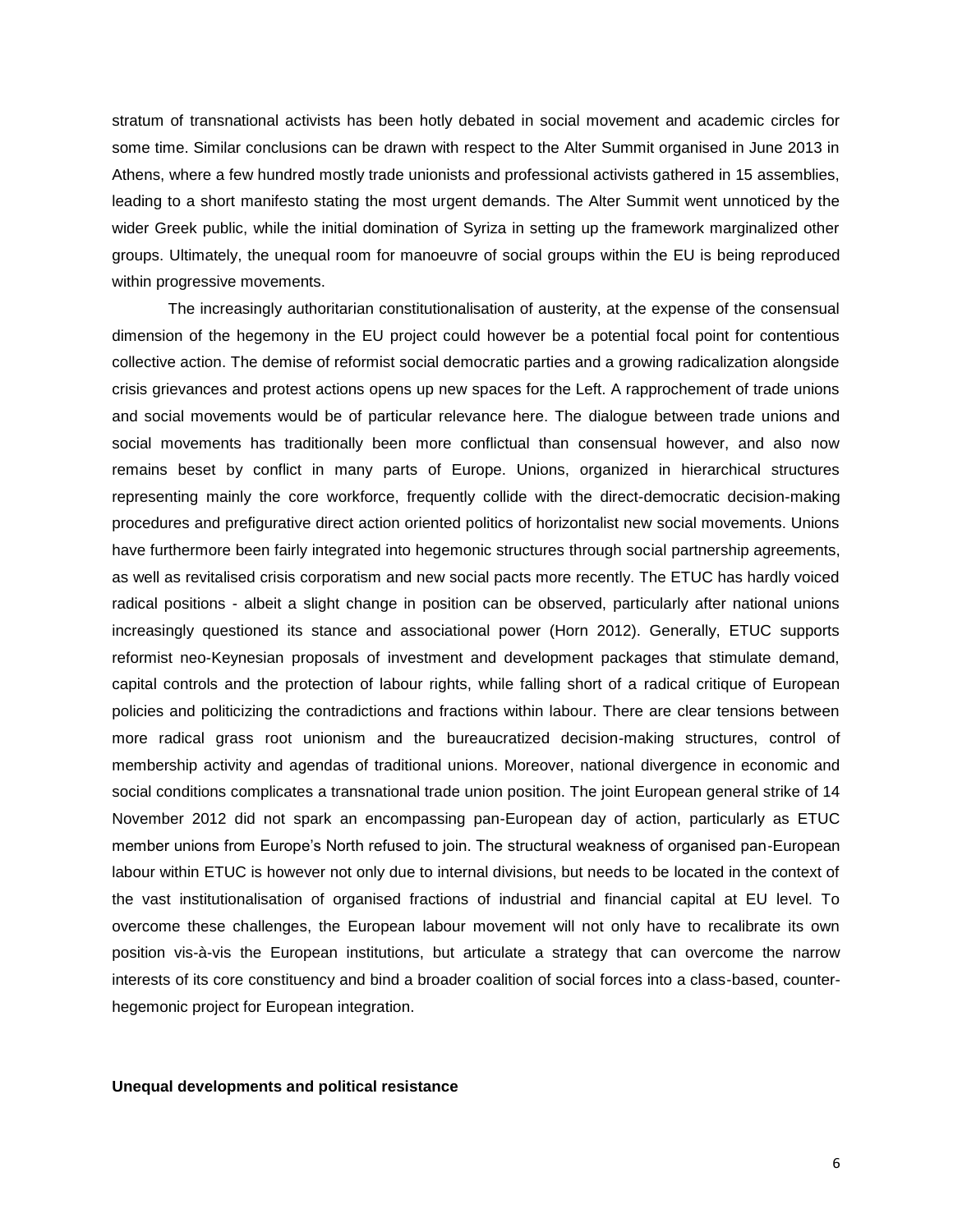The unequal and uneven development of the crisis has generated differences in austerity and crisis measures, which also implicates the participation of left groups and unions in a transnational counterhegemonic movement. Whereas general and wildcat strikes and mass demonstrations have occurred regularly in Southern Europe, no comparable dissent can be witnessed in Europe's North - despite declining real wages, increased precarization and growing poverty. The speed and sequence of the EU crisis measures, and concomitantly, the deliberate bypassing of democratic processes, has marginalized counter-hegemonic forces considerably, making it difficult to exploit the crisis politically for an alternative project. This raises the question how much room for manoeuvre emancipatory projects have left. Some commentators even suggest a complete reversion to the protection of national welfare state structures as part of a 'progressive' left nationalism or regionalism. The Catalan and Basque independence movements, the Celtic parties or the Irish Sinn Fein are examples thereof; however, left-wing initiatives for enhanced autonomy have not led to broad-based support in Europe.

The often defensive nature of current social struggles against EU austerity is rooted in an almost automatic shielding of the status quo of institutional structures and with it, the existing power configuration in member states. How such structures, including corporatist processes, have in fact contributed to the uneven development in the EU is thereby frequently ignored. These different positions engender different logics of action with respect to the terrain and targets of social struggles. Such divergences are however highly problematic in the complex power structure in the European realm: without a common understanding of what to target and at what level, social struggles remain isolated, almost arbitrary. In the context of authoritarian competition state subalterns will have to focus on the transformation of European institutional structure (Oberndorfer 2012: 8). Concentrating on institutional change of EU and nation-state structures contrasts however with the contentious politics of social movements, which not only lack access to representative institutions but also seek to disrupt these polities.

The formation of a collective actor in the sense of 'postmodern prince' and the formulation of a common agenda are impaired by the fact that there is no clarity about the challenges a pan-European movement is facing, and at whom social struggles should be directed. It should also not be underrated that the current developments of the 'new constitutionalism' (Oberndorfer 2012) and the concomitant isolation of European politics from pressures from below, are flanked by initiatives that ostensibly allow for more democracy in Europe, such as the European Citizens' Initiative and the funding of civil society organizations. It is questionable whether in a context of increasing authoritarian power relations an integration or co-optation of critical social forces into the orbit of the European state apparatus can take place. So far this has not materialised. Only occasionally MEPs participate in dialogues and protests of social movements, and the European Commission has not yet approached protest movements at all. In the European Parliament, the European United Left-Nordic Green Left (GUE/NGL) lack a joint position on how to respond to the crisis, whereas at national level, mainstream left-wing political parties - entrenched by the moderate 'Third Way'-rhetoric at best - keep distancing themselves from a radical critique of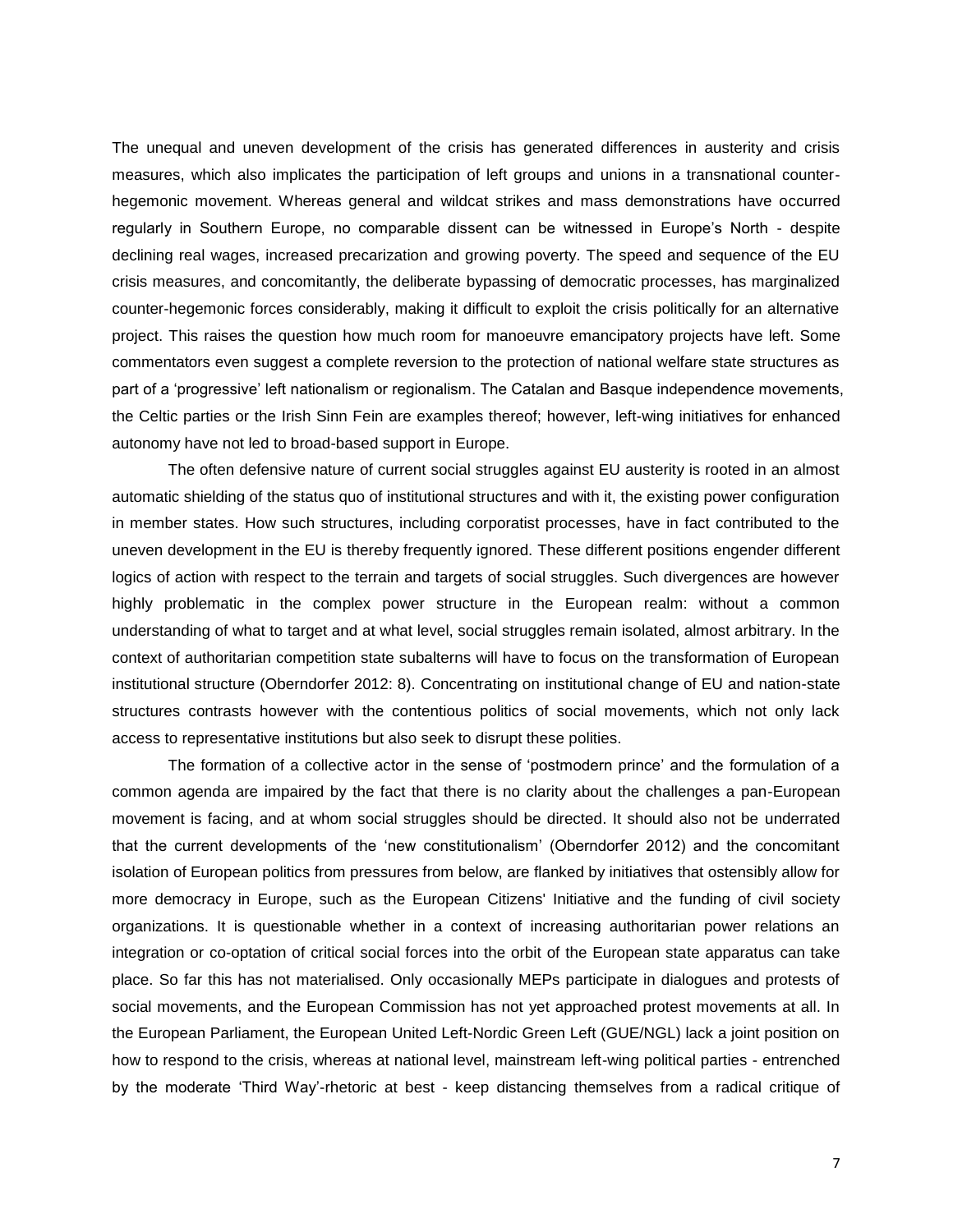austerity measures. This moderate pragmatism, which is mainly defending the existing order, has limited the political room for manoeuvre to channel dissent in Europe. At the same time, the disciplining nature of debt and the neoliberal crisis rhetoric of an overall belt tightening by way of comparing sovereign debt to individual household debt has become a very powerful justification for austerity measures that is politically appealing and widely accepted as commonsensical in many parts of Europe.

As the inclusion of social democratic demands for a 'European social model' has shown, the European state apparatuses ensemble enjoys sufficient leeway to appease critical voices in the chorus of the hegemonic project. Particularly the widespread call for 'more Europe' can potentially legitimize the authoritarian politics, and the legal codification thereof, rather than fighting it. This dimension is particularly important with respect to long-term strategies and tactics of left progressive movements operating outside the confines of representative governments and parliamentary politics. Counterhegemonic dissent has mainly been articulated in the streets in the sense of Gramsci's 'war of movement' without consolidating in an effective and stable 'war of position' firmly rooted in organisations of civil society (Scholl and Freyberg-Inan 2013). So far, alliances were exhausted by planning large-scale demonstrations, action days or summits. As much as the short-term vision of the crisis management of the EU can be doubted, so can the social struggles and the capability to formulate medium to long-term alternatives that are not only supported by the networks and alliances of different movements but also organically anchored in the social terrain of the European civil society. Social protests - even in the most affected Southern European member states - have not translated in landslides of left-wing support at the ballot box (and with the exception of Syriza in Greece, hardly any new left-wing parties have been formed). In Spain, the conservative-liberal People's Party gained an absolute majority in parliament at the height of the occupations of public spaces and protests, and also in the parliamentary elections in Iceland, voters have re-installed the same centre-right government that has been blamed for the financial meltdown. While the socialist President Hollande in France continues to follow the neoliberal course of labour market deregulation of his predecessor Sarkozy, and seems to accept the punitive austerity regime without further ado, conservative governments remain stable in Europe's North.

Concerning the EU and Europe in general, there is no consistent imaginary that exceeds the neoliberal model. Progressive left wing discourses at European level contain mainly abstract political and economic claims, which do not link up with concrete everyday experiences and resistance struggles. People may identify with occupying the squares, demonstrations, acts of civil disobedience taking place at local, regional or national level. Comparable sites of identification in the European realm have not yet become manifest, while common symbols of the EU, such as the flag, the anthem or the Euro are entrenched by the European state project. New alliances of the Left would need alternative collective symbolism and emblems that become viral and reproduced in different national context.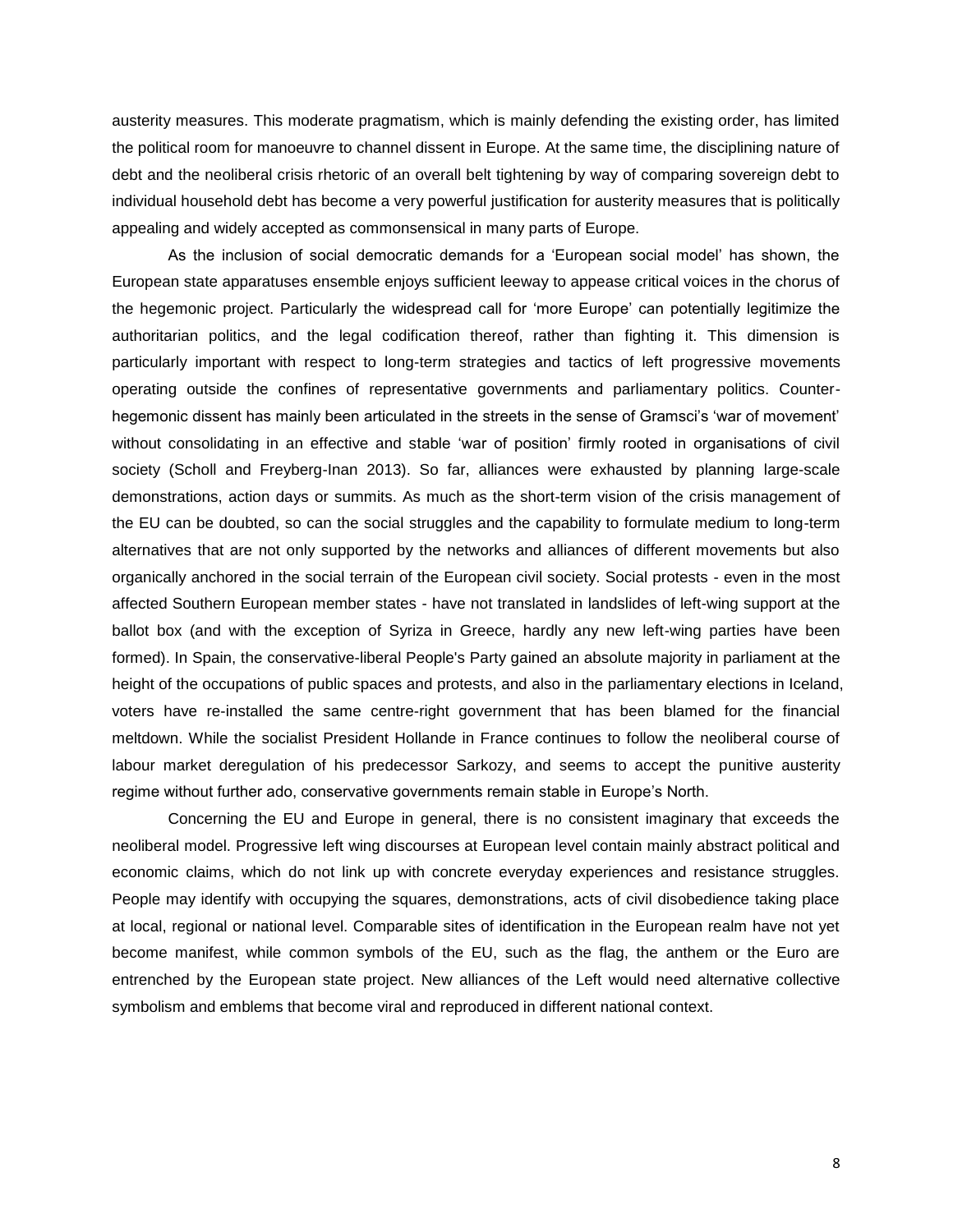# **Conclusion: Uneven and asynchronous crisis development - consequences for emancipatory projects**

The concrete manifestations, frequency and the vehemence of the protests against austerity in Europe vary considerably. While protests in the Northern Eurozone have been weak, the situation is different in the Europe's Southern and Eastern periphery, which have been affected most profoundly by the crisis and the imposed austerity and structural adjustment programmes. Hitherto non-politicized people participated in mass demonstrations, square protests and assemblies in neighbourhoods, strikes or actions of civil disobedience, such as encircling the parliaments, land squats or supermarket raids, or in the case Spain where people organised themselves to block home evictions. At the same time, many of these protesters and grassroots resistance initiatives have been silenced by the disciplinary force of growing un- or underemployment, household indebtedness through mortgages, and authoritarian repression of police forces. Moreover, acts of solidarity from the North towards left-wing groups and unions in the South have been weak. In a context in which transfer payments among member states to compensate (regional) unequal development are hardly possible, there is little reason for optimism that alternatives perspectives can gain ground in Europe (Becker and Jaeger 2012: 111).

To understand social struggles and the formation of a left-wing progressive alliance at European level, a differentiated perspective on the dynamics and contradictions of these processes is necessary. To understand the extent to which social power relations and the fundamental dimensions of the social (re-)production of a counter-hegemonic project can condense at European level, consideration of the unequal and uneven development of the crisis at member state level is indispensable. Local and regional events in Southern member states have mobilized the support and sympathy of the wider population. Nonetheless, whether or not the punctual event politics of new social movements has led to sustainable structures that allow for a consistent and enduring resistance of the European Left against the authoritarian EU crisis regime remains open. One should therefore not uncritically refer to the European Spring - as the invariably positively connoted 'Arab Spring' had to give way to a more pragmatic and more nuanced understanding of social movements, so have the mobilizations against the austerity course to be seen as a moment of particular social struggles and potentially a starting point for the development of collective actions, rather than an already existing monolithic block or a concrete and coherent movement.

Even though the agents of the new social movements, their concerns and everyday experiences are manifold and sometimes contradictory, there are also similarities in the objectives and forms of resistance. Scientific debates and knowledge production about the condensation of European integration into a neoliberal and undemocratic project should exceed the limited confines of critical research on Europe and become part of broader social debates. Universities as public spaces for substantive discussions need to be recaptured as part of an alternative Europe project, involving organically social movements, unions, and people working in the media and the cultural domain, governments and the private sector. Critical scholarship can play a pivotal role in demystifying existing beliefs and contesting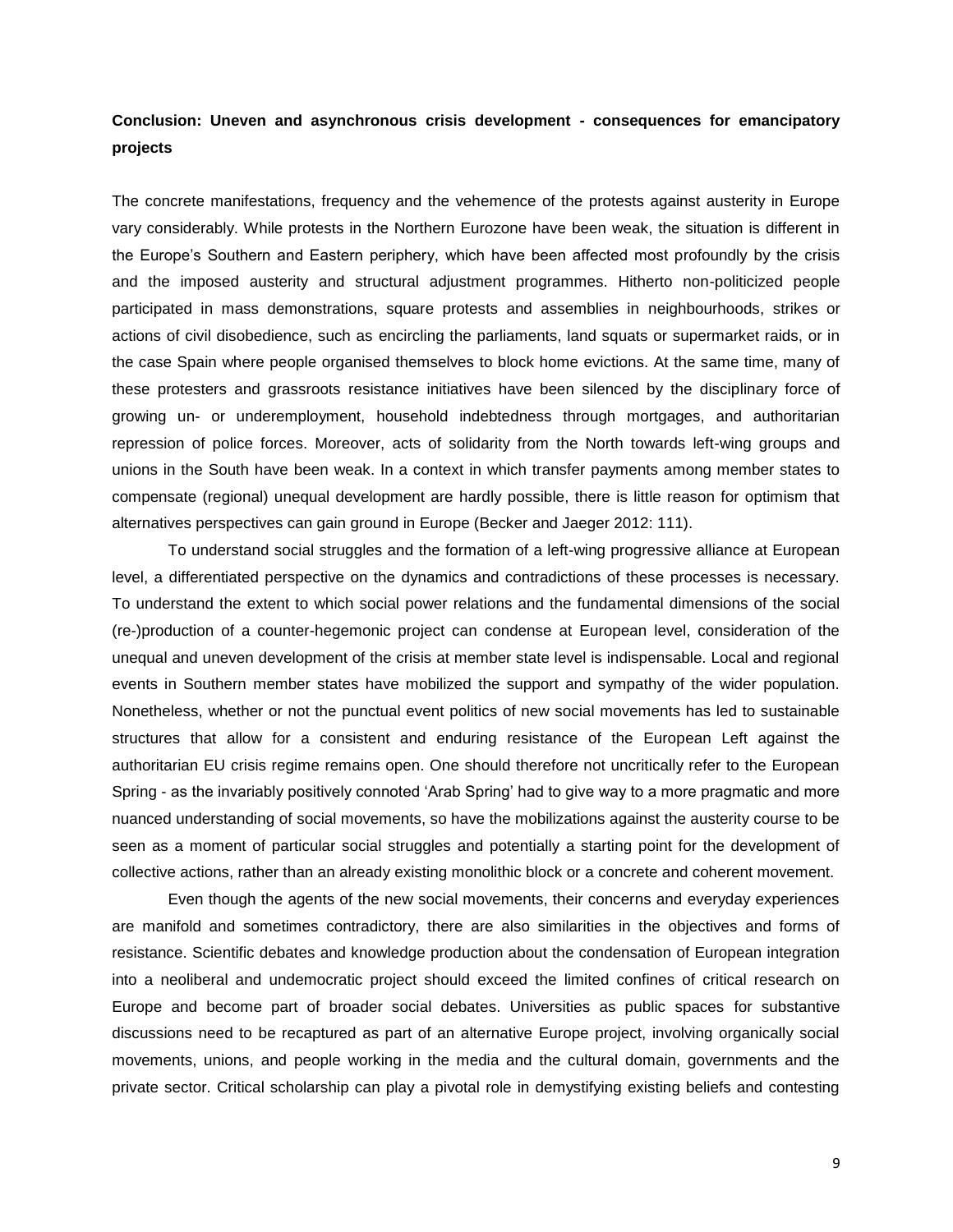existing power inequalities, and hence contributing to the organisation of resistance. This implies also to break with the 'strategic silences' of the dominant modes of understanding in economics and political sciences (Gill 2012: 518). Only through an understanding of the asymmetrical power relations and through a critical confrontation with the institutions of the European Union can we think about alternatives.

It is on this point that we want to conclude this chapter by pointing towards some of the concrete, and, as we would argue, encouraging attempts to formulate and put into practice resistance and alternatives to the austerity programmes that are being directed at EU level. With all the critical reflections on current social struggles, the very fact that they are taking place at all should of course not be discredited. Moreover, there is a radical and innovative quality to many of these initiatives that needs to be highlighted to transcend the discussion of reformist, pragmatic or utopian perspectives so as to show the transnational solidarity and common struggles inherent in them. Blockupy might here serve as an example of an initiative that is inherently transnational and targeting EU level institutions rather than exhausting itself in existing channels of communication with the EU. It remains to be seen whether and how the initiative will continue, but there is a potential to overcome some of the problematic issues we have discussed in this chapter. Similarly, the discussion of the commons has become a core dimension in many local and transnational forums, taking e.g, cues from the struggles against water privatisation in Italy or Greece, but also previous experiences with structural adjustment in 'developing' countries. Lastly, there is also an emerging transnational cooperation of critical academics who are willing to engage actively in these dynamics of formulating alternatives, for instance through groups of heterodox economists or social scientists. Educational struggles are of great importance for an emancipatory understanding. While in this chapter we have provided a critical discussion of resistance and alternatives to austerity programmes in the EU, we would strongly disagree with any forms of defeatism. We therefore stand by Gramsci's appeal published in the first edition of the Turin Ordine Nuovo 1, May 1919: 'Educate yourself, because we need all your wisdom. Move it, because we need your entire enthusiasm. Organize yourselves, because we need all your strength.'

# **References**

Becker, Joachim and Johannes Jäger (2012) 'Integration in Crisis: A Regulationist Perspective on the Interaction of European Varieties of Capitalism' *Competition and Change*, 16(3), 169–87.

Cafruny, Allen W. and Magnus Ryner (eds) (2003) *A Ruined Fortress? Neoliberal Hegemony and Transformation in Europe*, Lanham 2003.

della Porta, Donatella und Manuela Caiani (2009) *Social Movements and Europeanization,* Oxford University Press.

Gill, Stephen (2012) 'Towards a Radical Concept of Praxis: Imperial 'common sense' Versus the Postmodern Prince' *Millennium Journal of International Studies*, 40(3), 505–24.